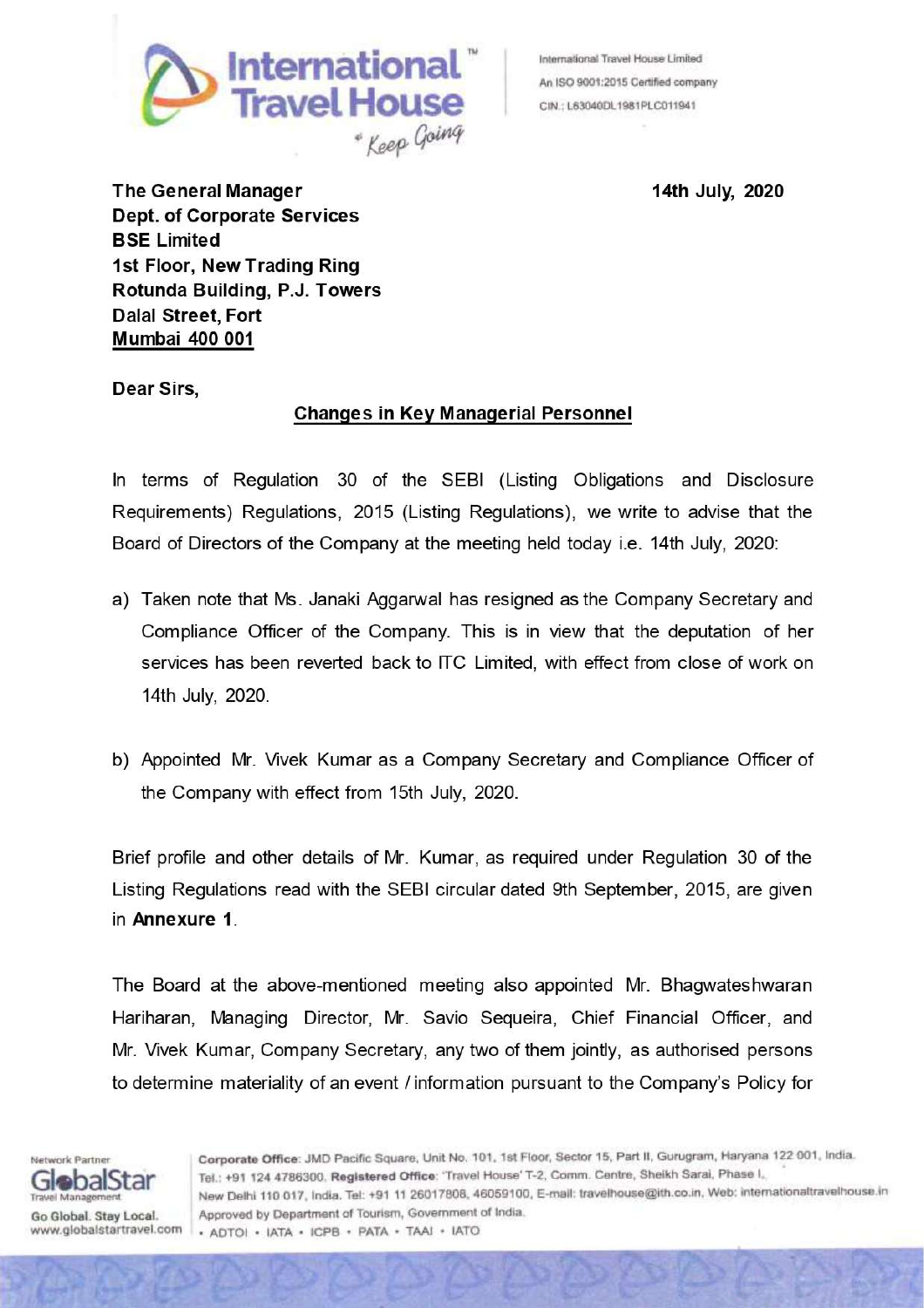

determination of materiality of events and information for disclosure to the Stock Exchanges.

The updated list along with the contact details of authorised persons for determination of materiality of events and information is given under Annexure 2, as required under Regulation 30 of the Listing Regulations.

Tanking you,

Your truly, For International Travel House Limited

Bhagwateshwaran Hariharan **Managing Director** Encl: a/a.



Corporate Office: JMD Pacific Square, Unit No, 101, 1st Floor, Sector 15, Part II, Gurugram, Haryana 122 001, India. GlebalStar Tel: +91 124 4786300, Registered Office: "Travel House' T-2, Comm. Centre, Sheikh Sarai, Phase I, New Delhi 110 017, India. Tel: +91 11 26017808, 46059100, E-mail: travelhouse@ith.co.in, Web: internationaltravelhouse.in Go Global. Stay Local. Approved by Department of Tourism, Government of India. www.globalstartravel.com . ADTOI + IATA + ICPB + PATA + TAAI + IATO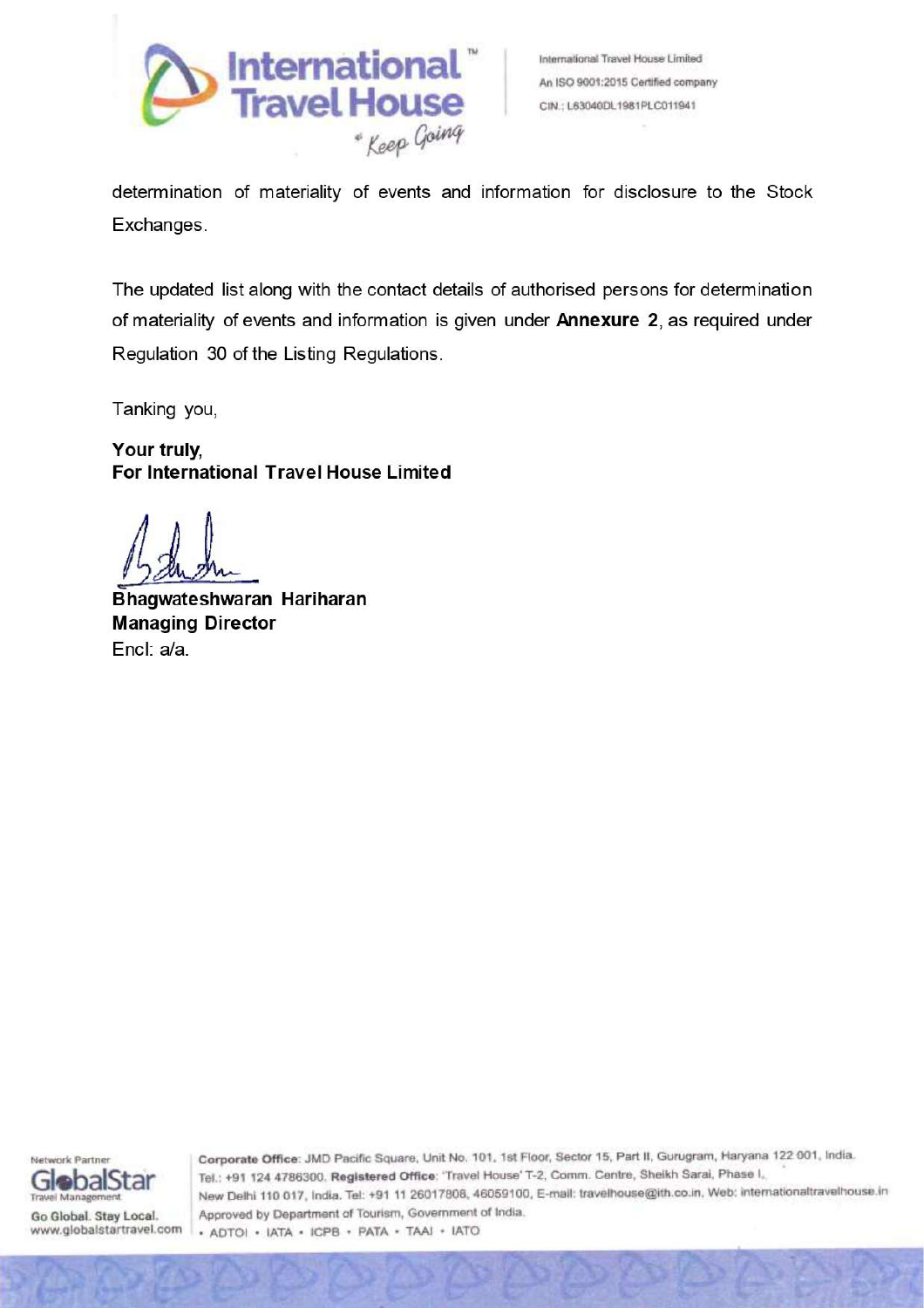

## Annexure <sup>1</sup>

|                                  |                                 | International<br>International Travel House Limited                                                                                      |  |  |  |  |
|----------------------------------|---------------------------------|------------------------------------------------------------------------------------------------------------------------------------------|--|--|--|--|
|                                  |                                 | An ISO 9001:2015 Certified company<br><b>Travel House</b><br>CIN.; L63040DL1981PLC011941                                                 |  |  |  |  |
|                                  | * Keep Going                    |                                                                                                                                          |  |  |  |  |
|                                  |                                 |                                                                                                                                          |  |  |  |  |
|                                  |                                 | <b>Annexure 1</b>                                                                                                                        |  |  |  |  |
| $\overline{\mathsf{SI}.}$<br>No. | <b>Particulars</b>              | <b>Disclosures</b>                                                                                                                       |  |  |  |  |
| $\overline{1}$ .                 | <b>Reason for Change</b>        | Appointment                                                                                                                              |  |  |  |  |
| $\overline{2}$ .                 | Date and term of<br>appointment | Appointed as the Company Secretary and Compliance Officer of<br>the Company with effect from 15th July, 2020.                            |  |  |  |  |
| $\overline{3}$ .                 | <b>Brief Profile</b>            | Mr Vivek Kumar (40) is a B.Com. (A/cs Hons.) and an Associate                                                                            |  |  |  |  |
|                                  |                                 | member of the Institute of Company Secretaries of India with 16<br>years of experience in industries like IT, Airports and Energy. Prior |  |  |  |  |
|                                  |                                 | to joining the Company, Mr Kumar worked as Company Secretary                                                                             |  |  |  |  |
|                                  |                                 | of Dell International Services India P. Ltd.                                                                                             |  |  |  |  |



Go Global. Stay Local. www.globaistartravel.com

Corporate Office: JMD Pacific Square, Unit No, 101, 1st Floor, Sector 15, Part II, Gurugram, Haryana 122 001, India. Tel.: +91 124 4786300. Registered Office; "Travel House' T-2, Comm. Centre, Sheikh Sarai, Phase |, New Delhi 110 017, india. Tel: +91 11 26017808, 46059100, E-mail: travelnouse@ith.co.in, Web: intemationaltravelhouse in Approved by Department of Tourism, Government of India. <sup>+</sup> ADTO! <sup>+</sup> IATA <sup>+</sup> ICPB <sup>+</sup> PATA <sup>+</sup> TAAI <sup>+</sup> IATO